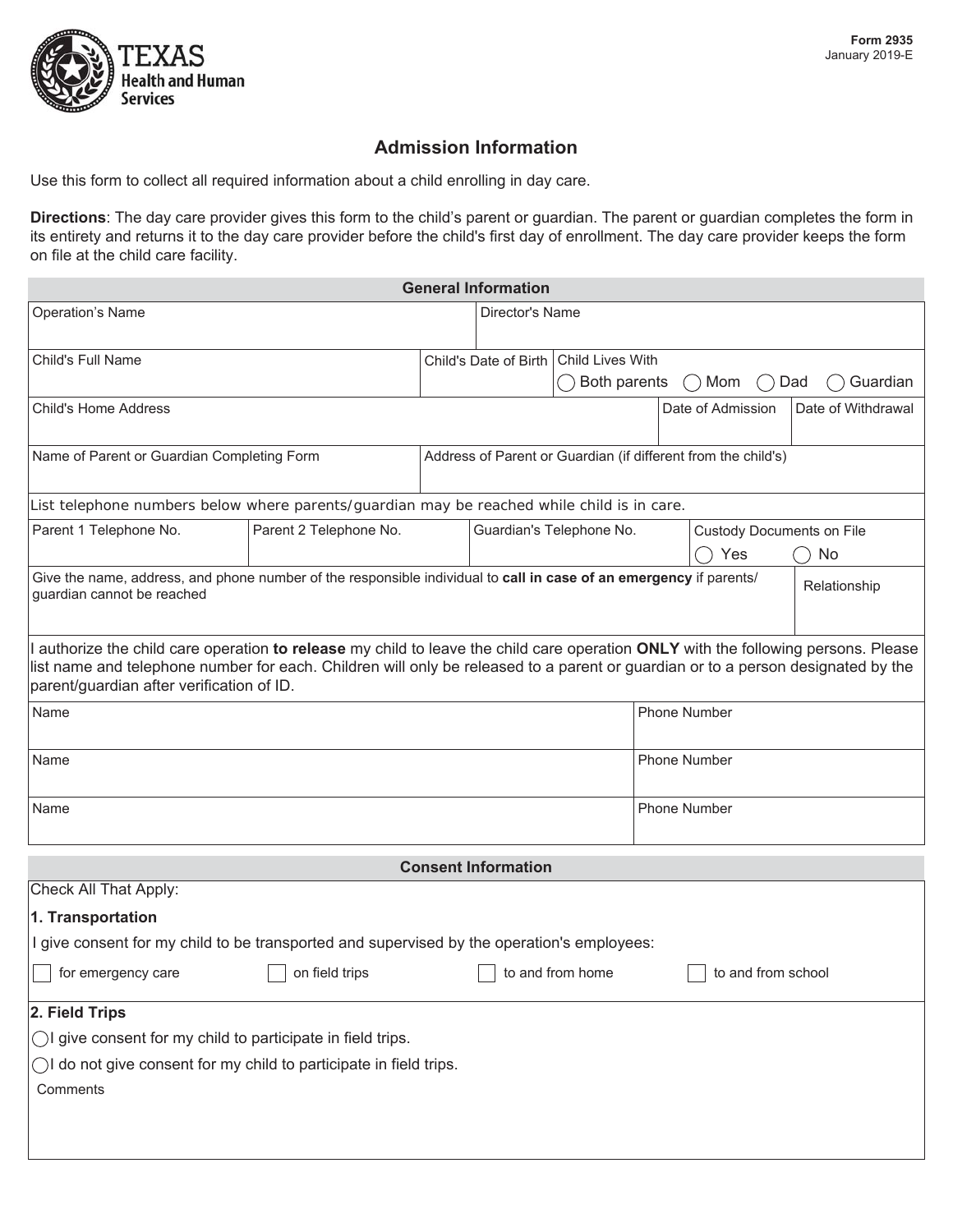### Page 2 / 01-2019-E **Form 2935**

| 3. Water Activities                                                                                                                        |                                    |                                            |                                                                |  |  |
|--------------------------------------------------------------------------------------------------------------------------------------------|------------------------------------|--------------------------------------------|----------------------------------------------------------------|--|--|
| I give consent for my child to participate in the following water activities:                                                              |                                    |                                            |                                                                |  |  |
| water table play<br>sprinkler play<br>splashing/wading pools<br>swimming pools<br>aquatic playgrounds                                      |                                    |                                            |                                                                |  |  |
| 4. Receipt of Written Operational Policies (Check All that Apply)                                                                          |                                    |                                            |                                                                |  |  |
| I acknowledge receipt of the facility's operational policies, including those for:                                                         |                                    |                                            |                                                                |  |  |
| Discipline and guidance                                                                                                                    | Procedures for release of children |                                            |                                                                |  |  |
| Suspension and expulsion<br>Illness and exclusion criteria                                                                                 |                                    |                                            |                                                                |  |  |
| Emergency plans                                                                                                                            |                                    | Procedures for dispensing medications      |                                                                |  |  |
| Procedures for conducting health checks                                                                                                    |                                    | Immunization requirements for children     |                                                                |  |  |
| Safe sleep                                                                                                                                 |                                    | Meals and food service practices           |                                                                |  |  |
| Procedures for parents to discuss concerns with the director                                                                               |                                    |                                            | Procedures to visit the center without securing prior approval |  |  |
| Procedures for parents to participate in operation activities                                                                              |                                    | DFPS, Child Abuse Hotline, and CCL website | Procedures for parents to contact Child Care Licensing (CCL),  |  |  |
| 5. Meals                                                                                                                                   |                                    |                                            |                                                                |  |  |
| I understand that the following meals will be served to my child while in care:                                                            |                                    |                                            |                                                                |  |  |
| <b>Breakfast</b><br>Morning snack<br>None                                                                                                  | Lunch                              | Afternoon snack<br>Supper                  | Evening snack                                                  |  |  |
| 6. Days and Times in Care                                                                                                                  |                                    |                                            |                                                                |  |  |
| My child is normally in care on the following days and times:                                                                              |                                    |                                            |                                                                |  |  |
| Day of the Week                                                                                                                            |                                    | A.M.                                       | P.M.                                                           |  |  |
| Monday                                                                                                                                     |                                    |                                            |                                                                |  |  |
| Tuesday                                                                                                                                    |                                    |                                            |                                                                |  |  |
| Wednesday                                                                                                                                  |                                    |                                            |                                                                |  |  |
| Thursday                                                                                                                                   |                                    |                                            |                                                                |  |  |
| Friday                                                                                                                                     |                                    |                                            |                                                                |  |  |
| Saturday                                                                                                                                   |                                    |                                            |                                                                |  |  |
| Sunday                                                                                                                                     |                                    |                                            |                                                                |  |  |
| <b>Authorization For Emergency Medical Attention</b>                                                                                       |                                    |                                            |                                                                |  |  |
| In the event I cannot be reached to make arrangements for emergency medical care, I authorize the person in charge to take my<br>child to: |                                    |                                            |                                                                |  |  |
| Name of Physician                                                                                                                          | Address                            |                                            | Phone Number                                                   |  |  |
| Name of Emergency Care Facility                                                                                                            | Address                            |                                            | Phone Number                                                   |  |  |
| I give consent for the facility to secure any and all necessary emergency medical care for my child.                                       |                                    |                                            |                                                                |  |  |
|                                                                                                                                            |                                    |                                            |                                                                |  |  |
| Signature - Parent or Legal Guardian                                                                                                       |                                    |                                            |                                                                |  |  |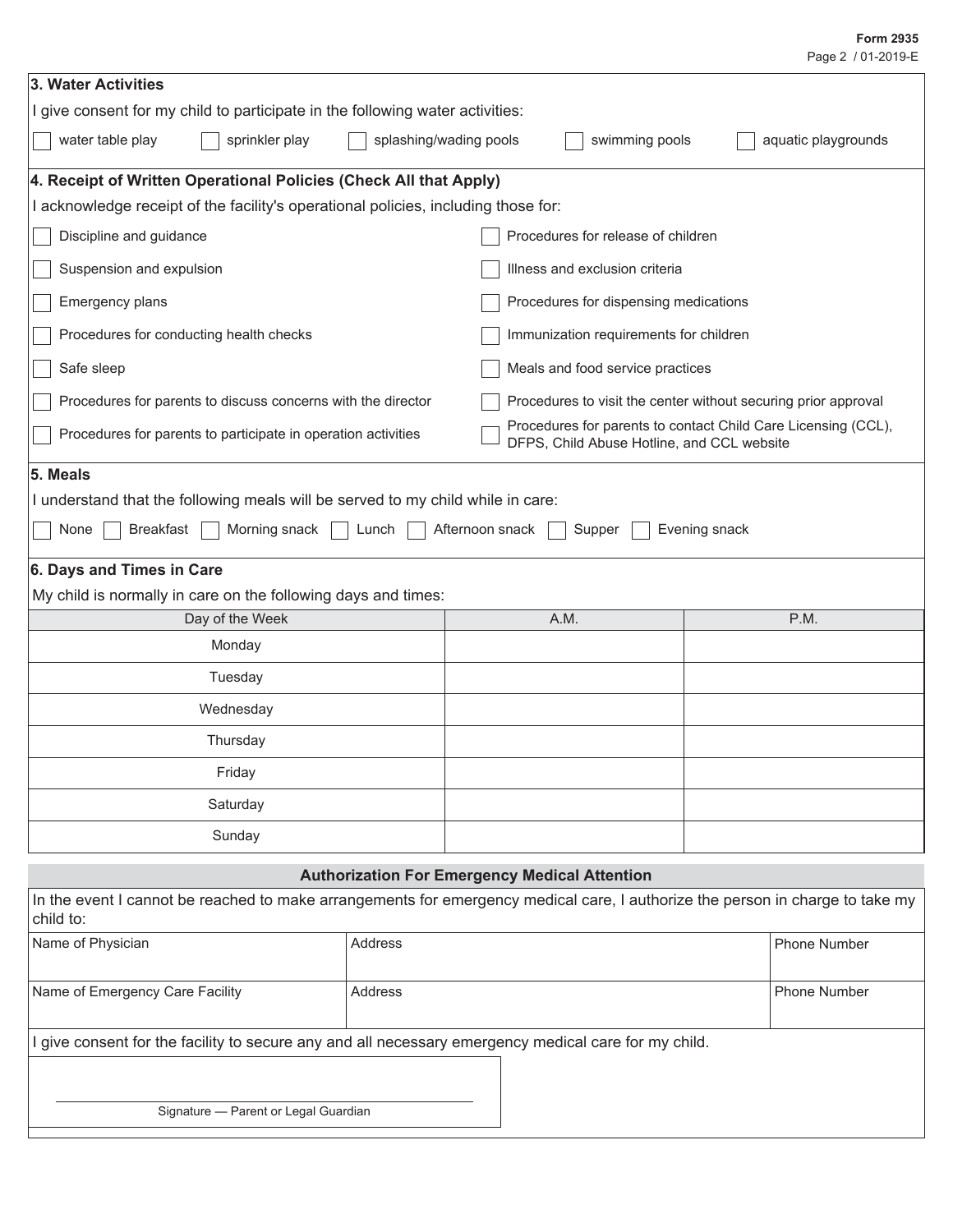| <b>Child's Additional Information Section</b>                                                                                                                                                                                                                                                                                          |                                                                                                                                                                                                                                                                                                                                                                                                                        |                                                               |                     |  |  |
|----------------------------------------------------------------------------------------------------------------------------------------------------------------------------------------------------------------------------------------------------------------------------------------------------------------------------------------|------------------------------------------------------------------------------------------------------------------------------------------------------------------------------------------------------------------------------------------------------------------------------------------------------------------------------------------------------------------------------------------------------------------------|---------------------------------------------------------------|---------------------|--|--|
| List any special needs that your child may have, such as environmental allergies, food intolerances, existing illness, previous serious illness,<br>injuries and hospitalizations during the past 12 months, any medication prescribed for long-term continuous use, and any other information<br>which caregivers should be aware of: |                                                                                                                                                                                                                                                                                                                                                                                                                        |                                                               |                     |  |  |
| Does your child have diagnosed food allergies? $\bigcirc$ Yes $\bigcirc$ No                                                                                                                                                                                                                                                            | Plan Submitted on                                                                                                                                                                                                                                                                                                                                                                                                      |                                                               |                     |  |  |
| Child day care operations are public accommodations under the Americans with Disabilities Act (ADA), Title III. If you believe that<br>such an operation may be practicing discrimination in violation of Title III, you may call the ADA Information Line at (800)<br>514-0301 (voice) or (800) 514-0383 (TTY).                       |                                                                                                                                                                                                                                                                                                                                                                                                                        |                                                               |                     |  |  |
|                                                                                                                                                                                                                                                                                                                                        | Signature - Parent or Legal Guardian                                                                                                                                                                                                                                                                                                                                                                                   |                                                               | Date Signed         |  |  |
|                                                                                                                                                                                                                                                                                                                                        |                                                                                                                                                                                                                                                                                                                                                                                                                        |                                                               |                     |  |  |
|                                                                                                                                                                                                                                                                                                                                        | <b>School Age Children</b>                                                                                                                                                                                                                                                                                                                                                                                             |                                                               |                     |  |  |
| My child attends the following school                                                                                                                                                                                                                                                                                                  |                                                                                                                                                                                                                                                                                                                                                                                                                        |                                                               | School Phone Number |  |  |
| My child has permission to (check all that apply):                                                                                                                                                                                                                                                                                     |                                                                                                                                                                                                                                                                                                                                                                                                                        |                                                               |                     |  |  |
| walk to or from school or home                                                                                                                                                                                                                                                                                                         | ride a bus                                                                                                                                                                                                                                                                                                                                                                                                             | be released to the care of his/her sibling under 18 years old |                     |  |  |
| Authorized pick up/drop off locations other than the child's address                                                                                                                                                                                                                                                                   | Child's required immunizations, vision and hearing screening, and TB screening are current and on file at their school.                                                                                                                                                                                                                                                                                                |                                                               |                     |  |  |
| <b>Admission Requirement</b>                                                                                                                                                                                                                                                                                                           |                                                                                                                                                                                                                                                                                                                                                                                                                        |                                                               |                     |  |  |
| If your child does not attend pre-kindergarten or school away from the child care operation, one of the following must be<br>presented when your child is admitted to the child care operation or within one week of admission.<br>Check only one option:<br>take part in the day care program.                                        | Health Care Professional's Statement: I have examined the above named child within the past year and find that he or she is able to                                                                                                                                                                                                                                                                                    |                                                               |                     |  |  |
|                                                                                                                                                                                                                                                                                                                                        |                                                                                                                                                                                                                                                                                                                                                                                                                        |                                                               |                     |  |  |
| Signature - Health Care Professional<br>Date Signed                                                                                                                                                                                                                                                                                    |                                                                                                                                                                                                                                                                                                                                                                                                                        |                                                               |                     |  |  |
| 2.<br>A signed and dated copy of a health care professional's statement is attached.                                                                                                                                                                                                                                                   |                                                                                                                                                                                                                                                                                                                                                                                                                        |                                                               |                     |  |  |
| member of. I have attached a signed and dated affidavit stating this.                                                                                                                                                                                                                                                                  | Medical diagnosis and treatment conflict with the tenets and practices of a recognized religious organization, which I adhere to or am a<br>My child has been examined within the past year by a health care professional and is able to participate in the day care program. Within<br>12 months of admission, I will obtain a health care professional's signed statement and submit it to the child care operation. |                                                               |                     |  |  |
| Name                                                                                                                                                                                                                                                                                                                                   | Address of Health Care Professional                                                                                                                                                                                                                                                                                                                                                                                    |                                                               |                     |  |  |
|                                                                                                                                                                                                                                                                                                                                        |                                                                                                                                                                                                                                                                                                                                                                                                                        |                                                               |                     |  |  |
|                                                                                                                                                                                                                                                                                                                                        | Signature - Parent or Legal Guardian                                                                                                                                                                                                                                                                                                                                                                                   |                                                               | Date Signed         |  |  |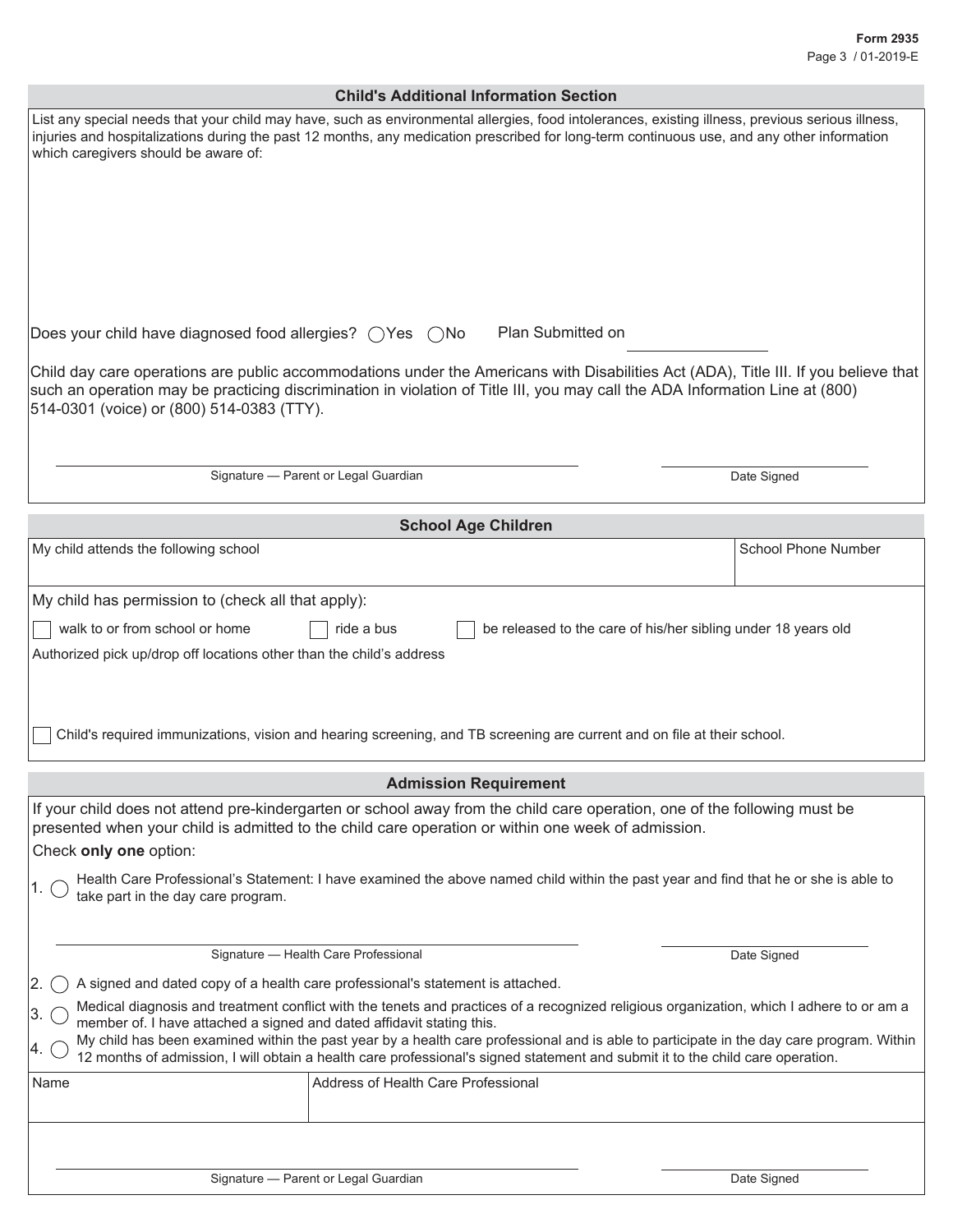|                                                            |              |                | <b>Requirements for Exclusion</b>                                                                                                                                                                                                                                                  |         |             |                                     |
|------------------------------------------------------------|--------------|----------------|------------------------------------------------------------------------------------------------------------------------------------------------------------------------------------------------------------------------------------------------------------------------------------|---------|-------------|-------------------------------------|
|                                                            |              |                | I have attached a signed and dated affidavit stating that I decline immunizations for reason of conscience, including religious belief, on the<br>form described by Section 161.0041 Health and Safety Code submitted no later than the 90th day after the affidavit is notarized. |         |             |                                     |
| religious denomination that I am an adherent or member of. |              |                | I have attached a signed and dated affidavit stating that the vision or hearing screening conflicts with the tenets or practices of a church or                                                                                                                                    |         |             |                                     |
|                                                            |              |                | <b>Vision Exam Results</b>                                                                                                                                                                                                                                                         |         |             |                                     |
| Right Eye 20/                                              | Left Eye 20/ | $\bigcap$ Pass | $\bigcirc$ Fail                                                                                                                                                                                                                                                                    |         |             |                                     |
|                                                            |              |                |                                                                                                                                                                                                                                                                                    |         |             |                                     |
|                                                            |              | Signature      |                                                                                                                                                                                                                                                                                    |         | Date Signed |                                     |
|                                                            |              |                | <b>Hearing Exam Results</b>                                                                                                                                                                                                                                                        |         |             |                                     |
| Ear                                                        | 1000 Hz      |                | 2000 Hz                                                                                                                                                                                                                                                                            | 4000 Hz |             | <b>Pass or Fail</b>                 |
| Right                                                      |              |                |                                                                                                                                                                                                                                                                                    |         | Pass        | Fail                                |
| Left                                                       |              |                |                                                                                                                                                                                                                                                                                    |         | Pass        | Fail                                |
|                                                            |              |                |                                                                                                                                                                                                                                                                                    |         |             |                                     |
|                                                            |              | Signature      |                                                                                                                                                                                                                                                                                    |         | Date Signed |                                     |
|                                                            |              |                | <b>Vaccine Information</b>                                                                                                                                                                                                                                                         |         |             |                                     |
|                                                            |              |                | The following vaccines require multiple doses over time. Please provide the date your child received each dose.                                                                                                                                                                    |         |             |                                     |
| <b>Vaccine</b>                                             |              |                | <b>Vaccine Schedule</b>                                                                                                                                                                                                                                                            |         |             | <b>Dates Child Received Vaccine</b> |
| <b>Hepatitis B</b>                                         |              |                | Birth (first dose)                                                                                                                                                                                                                                                                 |         |             |                                     |
|                                                            |              |                | 1-2 months (second dose)                                                                                                                                                                                                                                                           |         |             |                                     |
|                                                            |              |                | 6-18 months (third dose)                                                                                                                                                                                                                                                           |         |             |                                     |
| Rotavirus                                                  |              |                | 2 months (first dose)                                                                                                                                                                                                                                                              |         |             |                                     |
|                                                            |              |                | 4 months (second dose)                                                                                                                                                                                                                                                             |         |             |                                     |
|                                                            |              |                | 6 months (third dose)                                                                                                                                                                                                                                                              |         |             |                                     |
| Diphtheria, Tetanus, Pertussis                             |              |                | 2 months (first dose)                                                                                                                                                                                                                                                              |         |             |                                     |
|                                                            |              |                | 4 months (second dose)                                                                                                                                                                                                                                                             |         |             |                                     |
|                                                            |              |                | 6 months (third dose)                                                                                                                                                                                                                                                              |         |             |                                     |
|                                                            |              |                | 15-18 months (fourth dose)                                                                                                                                                                                                                                                         |         |             |                                     |
|                                                            |              |                | 4-6 years (fifth dose)                                                                                                                                                                                                                                                             |         |             |                                     |
| Haemophilus Influenza Type B                               |              |                | 2 months (first dose)                                                                                                                                                                                                                                                              |         |             |                                     |
|                                                            |              |                | 4 months (second dose)                                                                                                                                                                                                                                                             |         |             |                                     |
|                                                            |              |                | 6 months (third dose)                                                                                                                                                                                                                                                              |         |             |                                     |
|                                                            |              |                | 12-15 months (fourth dose)                                                                                                                                                                                                                                                         |         |             |                                     |
| Pneumococcal                                               |              |                | 2 months (first dose)                                                                                                                                                                                                                                                              |         |             |                                     |
|                                                            |              |                | 4 months (second dose)                                                                                                                                                                                                                                                             |         |             |                                     |
|                                                            |              |                | 6 months (third dose)                                                                                                                                                                                                                                                              |         |             |                                     |
|                                                            |              |                |                                                                                                                                                                                                                                                                                    |         |             |                                     |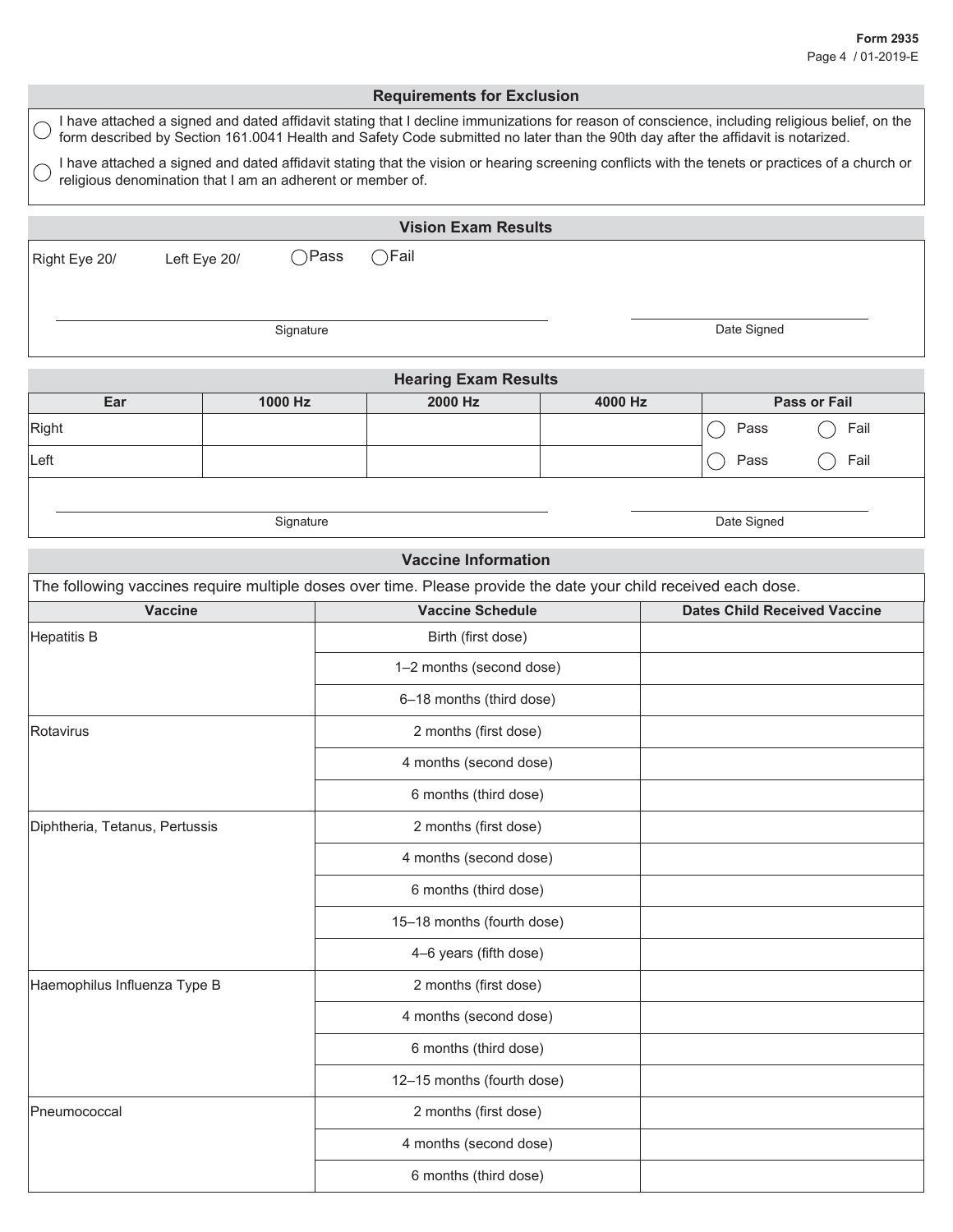| <b>Vaccine</b>          | <b>Vaccine Schedule</b>                                                 | <b>Dates Child Received Vaccine</b> |  |  |
|-------------------------|-------------------------------------------------------------------------|-------------------------------------|--|--|
|                         | 12-15 months (fourth dose)                                              |                                     |  |  |
| Inactivated Poliovirus  | 2 months (first dose)                                                   |                                     |  |  |
|                         | 4 months (second dose)                                                  |                                     |  |  |
|                         | 6-18 months (third dose)                                                |                                     |  |  |
|                         | 4-6 years (fourth dose)                                                 |                                     |  |  |
| Influenza               | Yearly, starting at 6 months. Two doses                                 |                                     |  |  |
|                         | given at least four weeks apart are                                     |                                     |  |  |
|                         | recommended for children who are getting                                |                                     |  |  |
|                         | the vaccine for the first time and for some                             |                                     |  |  |
|                         | other children in this age group.                                       |                                     |  |  |
|                         |                                                                         |                                     |  |  |
| Measles, Mumps, Rubella | 12-15 months (first dose)                                               |                                     |  |  |
|                         | 4-6 years (second dose)                                                 |                                     |  |  |
| Varicella               | 12-15 months (first dose)                                               |                                     |  |  |
|                         | 4-6 years (second dose)                                                 |                                     |  |  |
| Hepatitis A             | 12-23 months (first dose)                                               |                                     |  |  |
|                         | The second dose should be given 6 to 18<br>months after the first dose. |                                     |  |  |

### **Physician or Public Health Personnel Verification**

Signature or stamp of a physician or public health personnel verifying immunization information above:

Signature Date SIgned

## **Varicella (Chickenpox)**

Varicella (chickenpox) vaccine is not required if your child has had chickenpox disease. If your child has had chickenpox, please complete the statement: My child had varicella disease (chickenpox) on or about (date) and does not need varicella vaccine.

## **Additional Information Regarding Immunizations**

For additional information regarding immunizations, visit the Texas Department of State Health Services website at www.dshs.state.tx.us/immunize/public.shtm.

**TB Test (If Required)**

○Positive ○Negative Date:

Signature Date Slgned